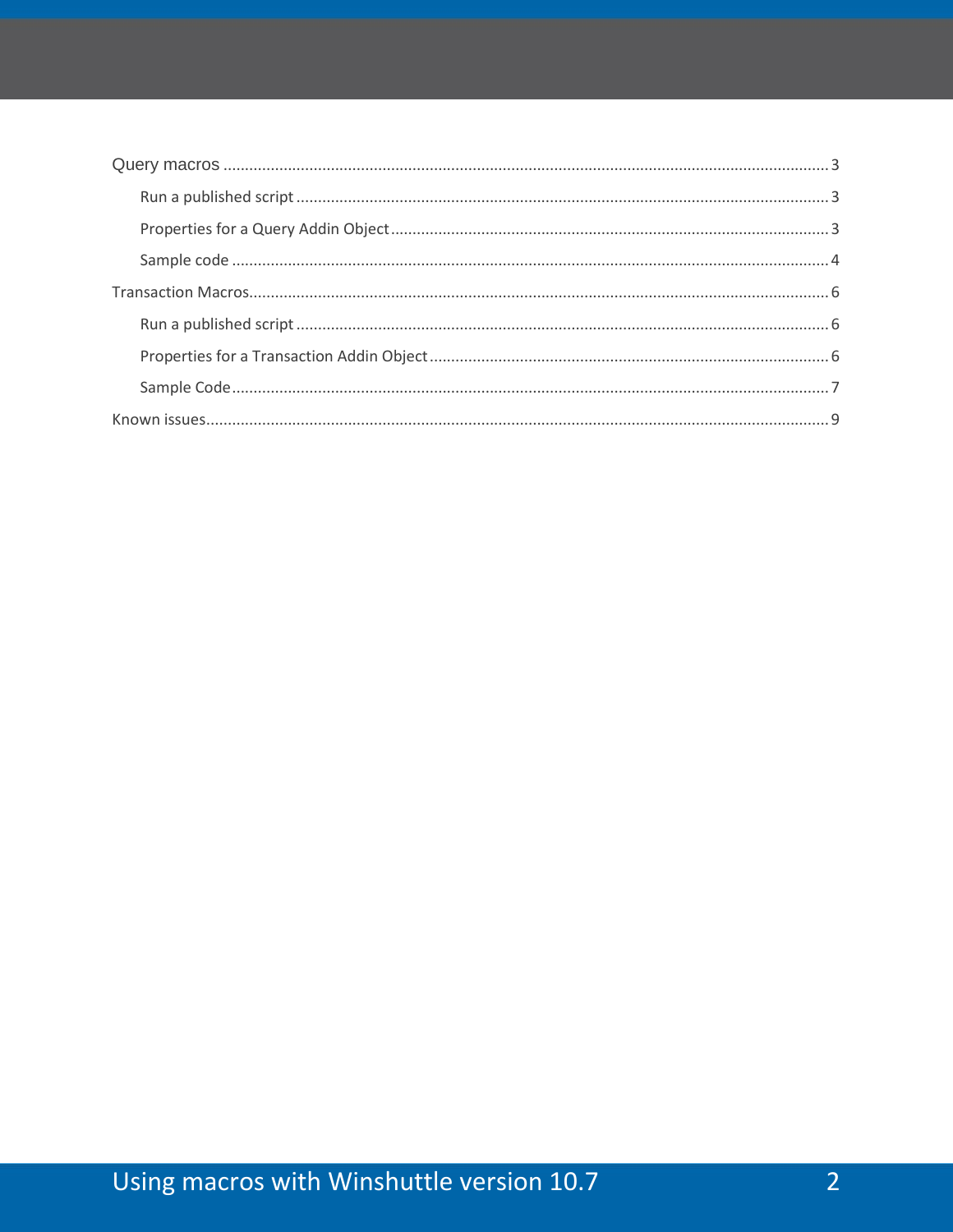#### <span id="page-2-0"></span>Query macros

#### <span id="page-2-1"></span>Run a published script

- **1.** Define Addin Objects *Dim xSHUTTLE, AddinObject*
- 2. Get Addin Object from Excel *Set xSHUTTLE = Application.COMAddIns.Item("xSHUTTLEAddIn.AddinModule")*
- 3. Get COM object from Addin Object *Set AddinObject = xSHUTTLE.Object.QsMacros*
- 4. Select published file to run, define other run properties (see Properties for Query Addin Object) *AddinObject.PublishedQueryFile = "TestMacro1"*
- 5. Run AddinObject to run Query script *AddinObject.Run*

#### <span id="page-2-2"></span>Properties for a Query Addin object

Run settings or advanced run options set in the script are not respected during the Macro run. These need to be set by using the various properties that have been exposed for the Addin object.

| <b>Property/Function</b>  | <b>Value(s)/Parameter</b>        | <b>Description</b>                |
|---------------------------|----------------------------------|-----------------------------------|
| <b>PublishedQueryFile</b> | Published Query File Description | Selects the published file to run |
| OpenQueryFile()           | Script file path                 | Selects the Query script to run   |
| <b>StartRow</b>           | <b>Row Number</b>                | Excel row from which              |
|                           |                                  | downloaded records should be      |
|                           |                                  | written                           |
| LogColumn                 | Column/Cell                      | Column/Cell where run logs        |
|                           |                                  | should be written                 |
| <b>RecordsToFetch</b>     | No. of records                   | Number of records to be           |
|                           |                                  | returned by the Query run         |
| WriteHeader               | True/False                       | Write mapping headers for the     |
|                           |                                  | downloaded data                   |
| <b>ExtractAllRecords</b>  | True/False                       | Override RecordsToFetch and       |
|                           |                                  | extract all records               |
| <b>RunReason</b>          | Run reason string                | Specify a reason for this run     |
|                           |                                  |                                   |
| <b>Run</b>                | <b>NA</b>                        | Run the AddinObject script        |
| <b>Alf</b>                | ALF file path                    | Selects the auto logon file to    |
|                           |                                  | connect with SAP server           |
| <b>SheetName</b>          | <b>Sheet Number</b>              | Sheet number in the Excel file    |
|                           |                                  | on which data should be           |
|                           |                                  | written                           |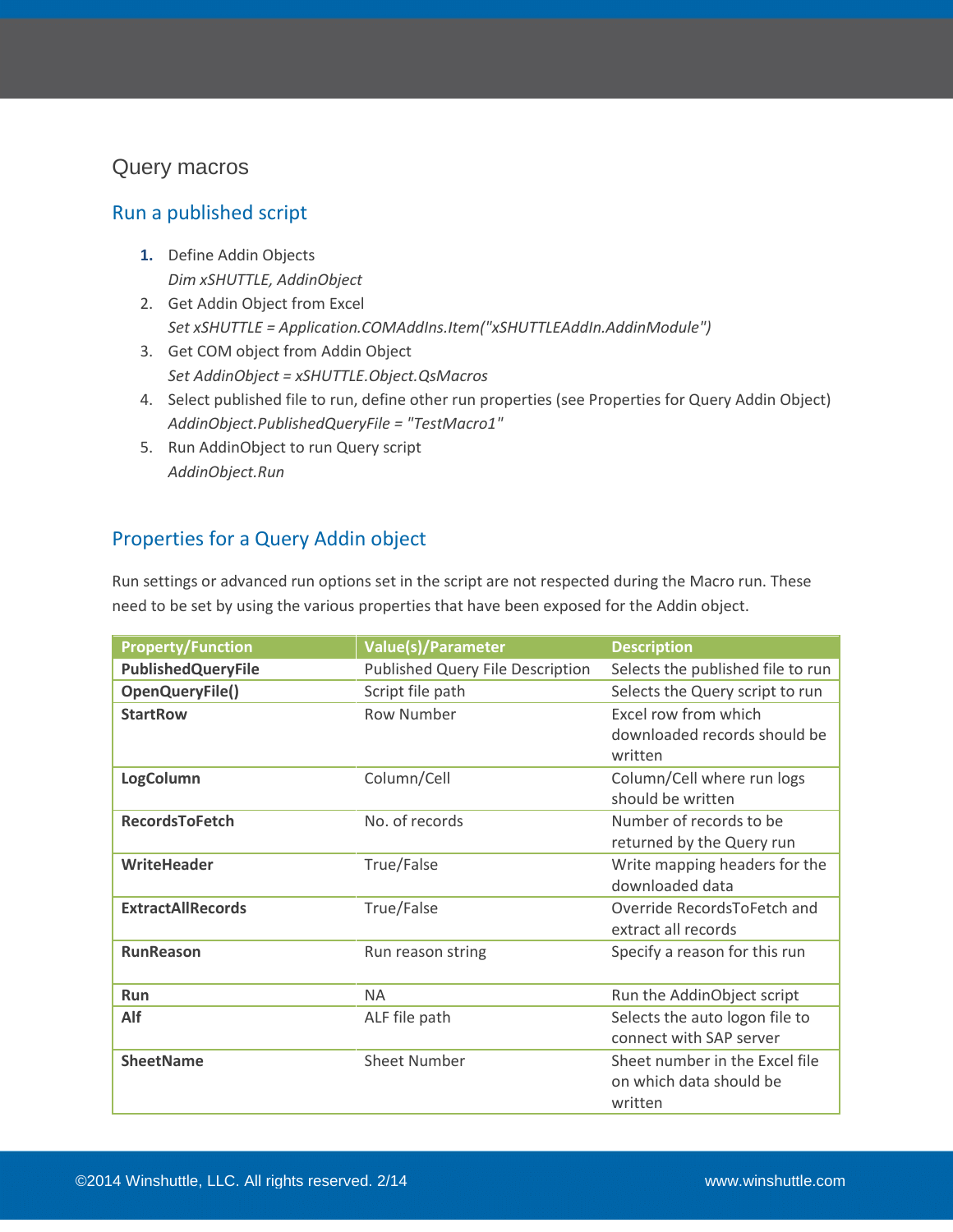| <b>RTV</b> | Runtime values | Values can be given to fields |
|------------|----------------|-------------------------------|
|            |                | for which criteria type is    |
|            |                | Runtime                       |

## <span id="page-3-0"></span>Sample code

| Sub RunPublishedQsq()                                                                                                                                                                                      |
|------------------------------------------------------------------------------------------------------------------------------------------------------------------------------------------------------------|
|                                                                                                                                                                                                            |
| ' Macro to use xSHUTTLE addin with code                                                                                                                                                                    |
|                                                                                                                                                                                                            |
| ' RunPublishedQSQfile Macro                                                                                                                                                                                |
| Dim xSHUTTLE, AddinObject                                                                                                                                                                                  |
| On Error GoTo ErrHandler<br>' GET ADDIN OBJECT FROM EXCEL<br>Set xSHUTTLE = Application.COMAddIns.Item("xSHUTTLEAddIn.AddinModule")                                                                        |
| If xSHUTTLE Is Nothing Then<br>MsgBox "Unable to initialize object of xSHUTTLE addin"<br><b>Exit Sub</b><br>End If                                                                                         |
| ' Get com object from addin object<br>Set AddinObject = xSHUTTLE.Object.QsMacros<br>If xSHUTTLE Is Nothing Then<br>MsgBox "Unable to initialize com object of xSHUTTLE addin"<br><b>Exit Sub</b><br>End If |
| ' Select the published file to Run<br>AddinObject.PublishedQueryFile = "TestMacro1"                                                                                                                        |
| AddinObject.StartRow = 2                                                                                                                                                                                   |
| AddinObject.LogColumn = "E"<br>' ALF file path need to be addressed here. Uncomment below line to use AutoLogon File.<br>'AddinObject.Alf = "C:\USERS\ANKURG\DOCUMENTS\WINSHUTTLE\QUERY\ALF\W6R800.ALF"    |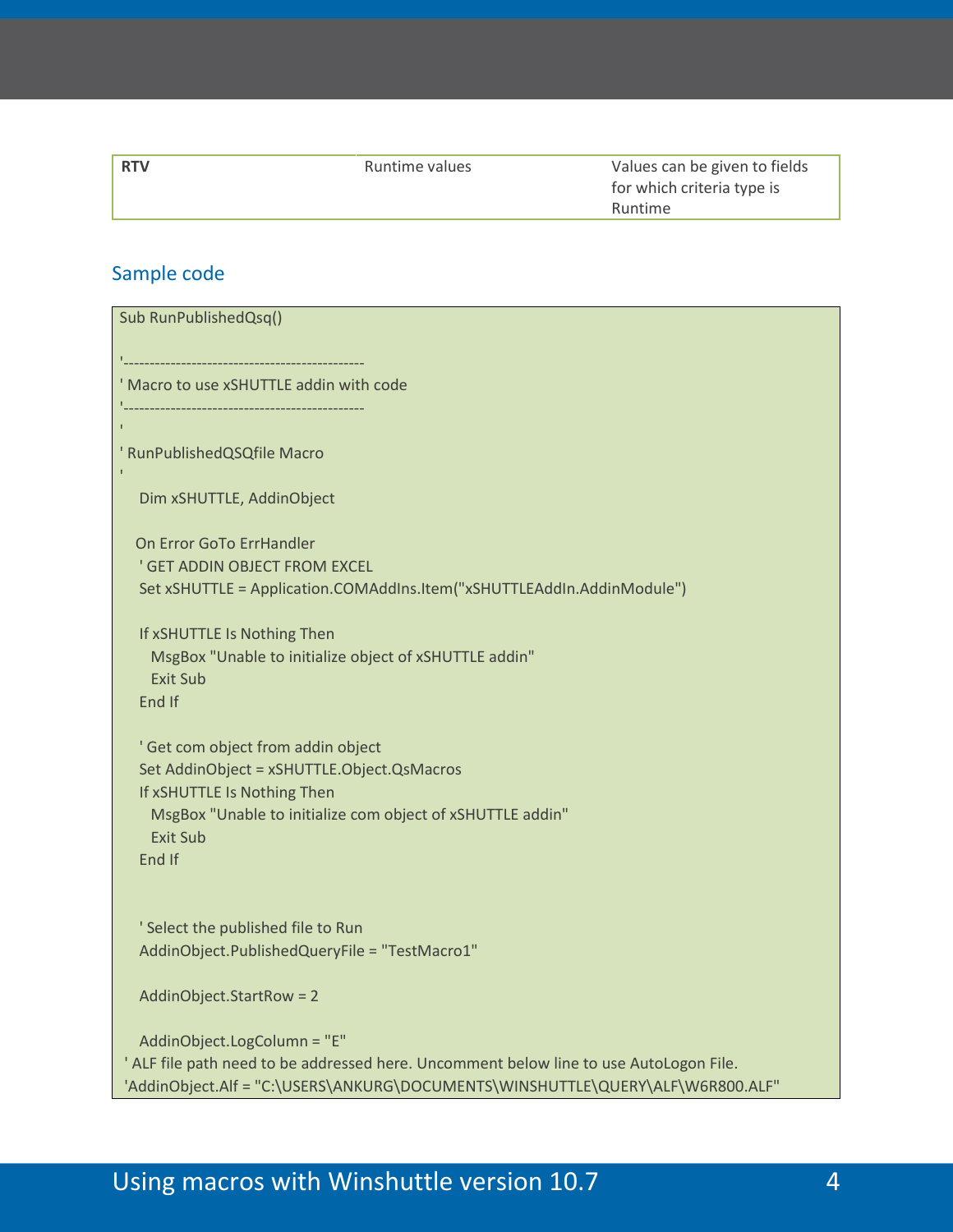' User can specify the Sheet where data needs to be downloaded. Uncomment below line to use Secific sheet.

AddinObject.SheetName = "Sheet2"

'Run time parameters should be script specific

'AddinObject.RTV =

rtv"ScriptName~~TableName.FieldName#Value1#Value2|Value3##Value4|Value5|Value6~TableNam e.FieldName#Value1#Value2"

'Please see example below and uncomment below line to use Run Time Variables (RTV). 'AddinObject.RTV = "TestMacro1~~MARA.MATNR#100-100~MARC.WERKS#"

 ' Call the Run Function to start uploading data AddinObject.Run Exit Sub

ErrHandler: MsgBox Err.Description End Sub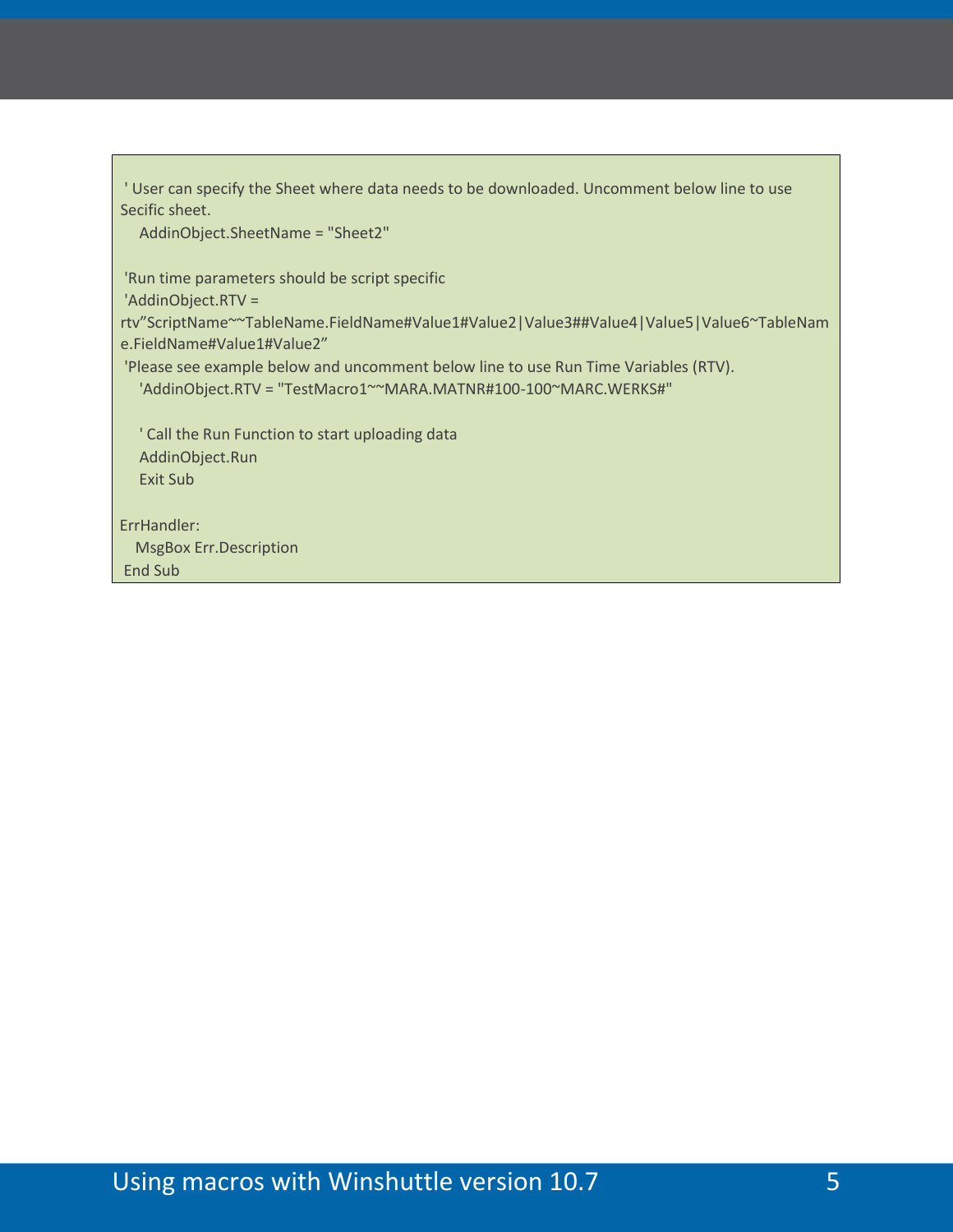## <span id="page-5-0"></span>Transaction macros

#### <span id="page-5-1"></span>Run a published script

- 1. Define Addin Objects *Dim runSHUTTLEAddin, AddinObject*
- 2. Get Addin Object from Excel *Set runSHUTTLEAddin = Application.COMAddIns.Item("TxRunner.AddinModule")*
- 3. Get COM object from Addin Object *Set AddinObject = runSHUTTLEAddin.Object.TsMacros*
- 4. Select published file to run, define other run properties (see Properties for Transaction Addin Object)

*AddinObject.PublishedShuttleFile = "TestMacro1"*

5. Run AddinObject to run Transaction script *AddinObject.Run*

#### <span id="page-5-2"></span>Properties for a Transaction Addin object

Run settings or advanced run options set in the script are not respected during the macro run. These need to be set by using the various properties that have been exposed for the Addin object.

| <b>Property/Function</b>    | <b>Value(s)/Parameter</b>                                                                                                                                  | <b>Description</b>                                               |
|-----------------------------|------------------------------------------------------------------------------------------------------------------------------------------------------------|------------------------------------------------------------------|
| <b>PublishedShuttleFile</b> | <b>Published Transaction</b>                                                                                                                               | Selects the published file to run                                |
|                             | script Description                                                                                                                                         |                                                                  |
| OpenShuttleFile()           | Script file path                                                                                                                                           | Selects the Transaction script to run                            |
| <b>StartRow</b>             | Row Number                                                                                                                                                 | Excel Row from which data upload should start                    |
| <b>EndRow</b>               | Row Number                                                                                                                                                 | Excel Row to which data should be uploaded                       |
| LogColumn                   | Column/Cell                                                                                                                                                | Column/Cell where run logs should be written                     |
| <b>RunReason</b>            | Run reason string                                                                                                                                          | Specify a reason for this run                                    |
| <b>TypeOfRun</b>            | $0 -$ Run Now<br>$1 -$ Run On Errors<br>2 - Step By Step Stop On<br>All Screens<br>3 - Step By Step Stop On<br>Errors<br>4 - Step by Step Run on<br>Errors | Select the type of run from the possible values                  |
| <b>RunOnRows</b>            | $0 - As$ in Transaction<br>Script                                                                                                                          | Selection of rows: Start/End Row or Selected or<br>Filtered rows |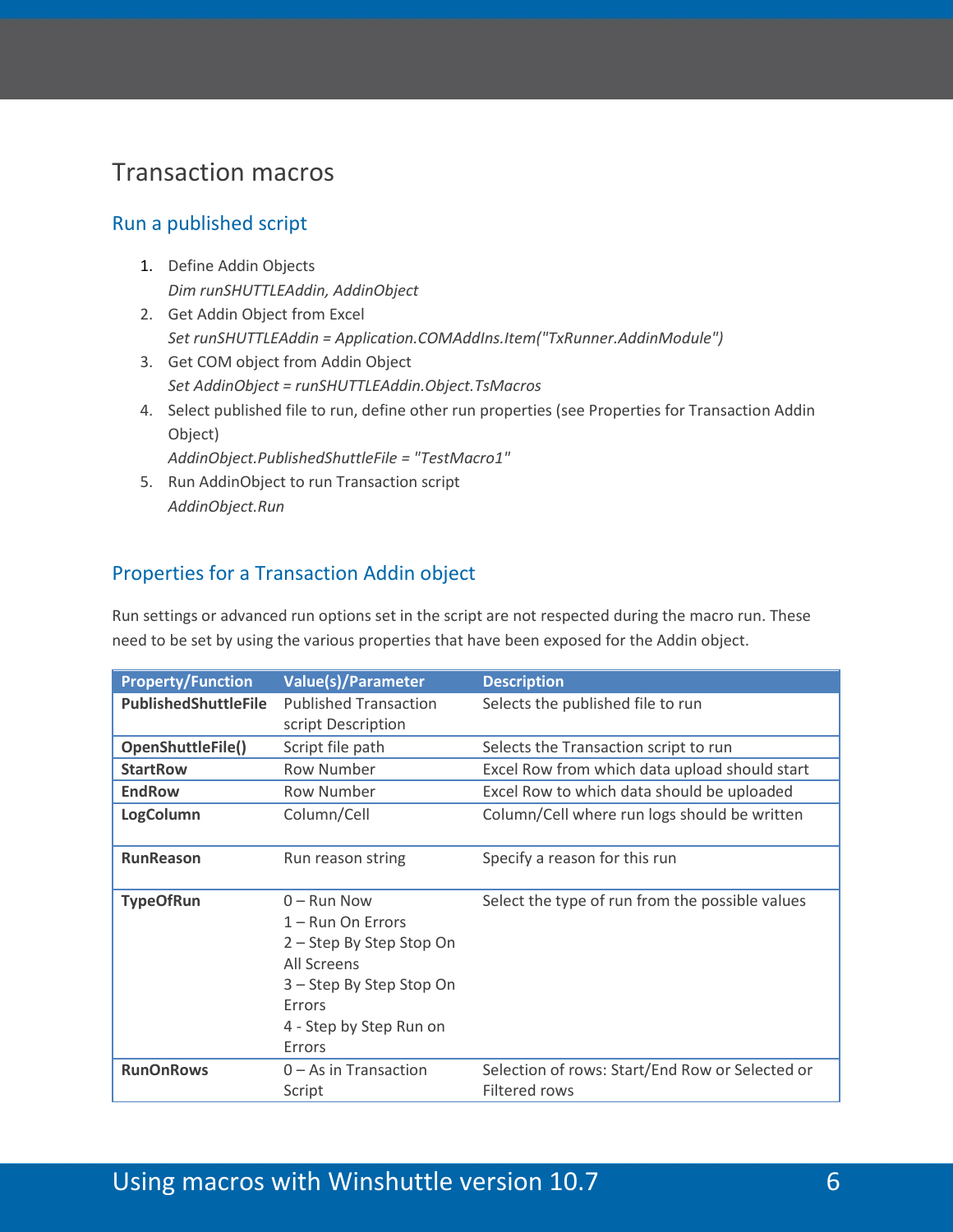|                  | $1 -$ Selected rows<br>2- Filtered rows |                                                 |
|------------------|-----------------------------------------|-------------------------------------------------|
| <b>Run</b>       | ΝA                                      | Run the AddinObject script                      |
| Validate         | ΝA                                      | Validate the AddinObject script                 |
| <b>AlfPath</b>   | ALF file path                           | Selects the auto logon file to connect with SAP |
|                  |                                         | server                                          |
| <b>SheetName</b> | Sheet Number                            | Sheet number in the Excel file on which data    |
|                  |                                         | should be written                               |

#### <span id="page-6-0"></span>Sample Code

```
Sub RunPublishedSHUTTLEfile()
' RunPublishedSHUTTLEfile Macro
    Dim runSHUTTLEAddin, AddinObject
   On Error GoTo ErrHandler
   ' GET ADDIN OBJECT FROM EXCEL
   Set runSHUTTLEAddin = Application.COMAddIns.Item("TxRunner.AddinModule")
   If runSHUTTLEAddin Is Nothing Then
     MsgBox "Unable to initialize object of runSHUTTLE addin"
     Exit Sub
   End If
   ' Get com object from addin object
   Set AddinObject = runSHUTTLEAddin.Object.TsMacros
   If runSHUTTLEAddin Is Nothing Then
     MsgBox "Unable to initialize com object of runSHUTTLE addin"
     Exit Sub
   End If
   ' Set the Run type from the following
  ' RunNow = 0,
   ' RunOnErrors = 1,
    ' StepByStep_StopOnAllScreens = 2,
    ' StepByStep_StopOnErrors = 3
   AddinObject.TypeofRun = 0
    ' Set the RunOnRows from the following
    ' AsInShuttleFile = 0,
```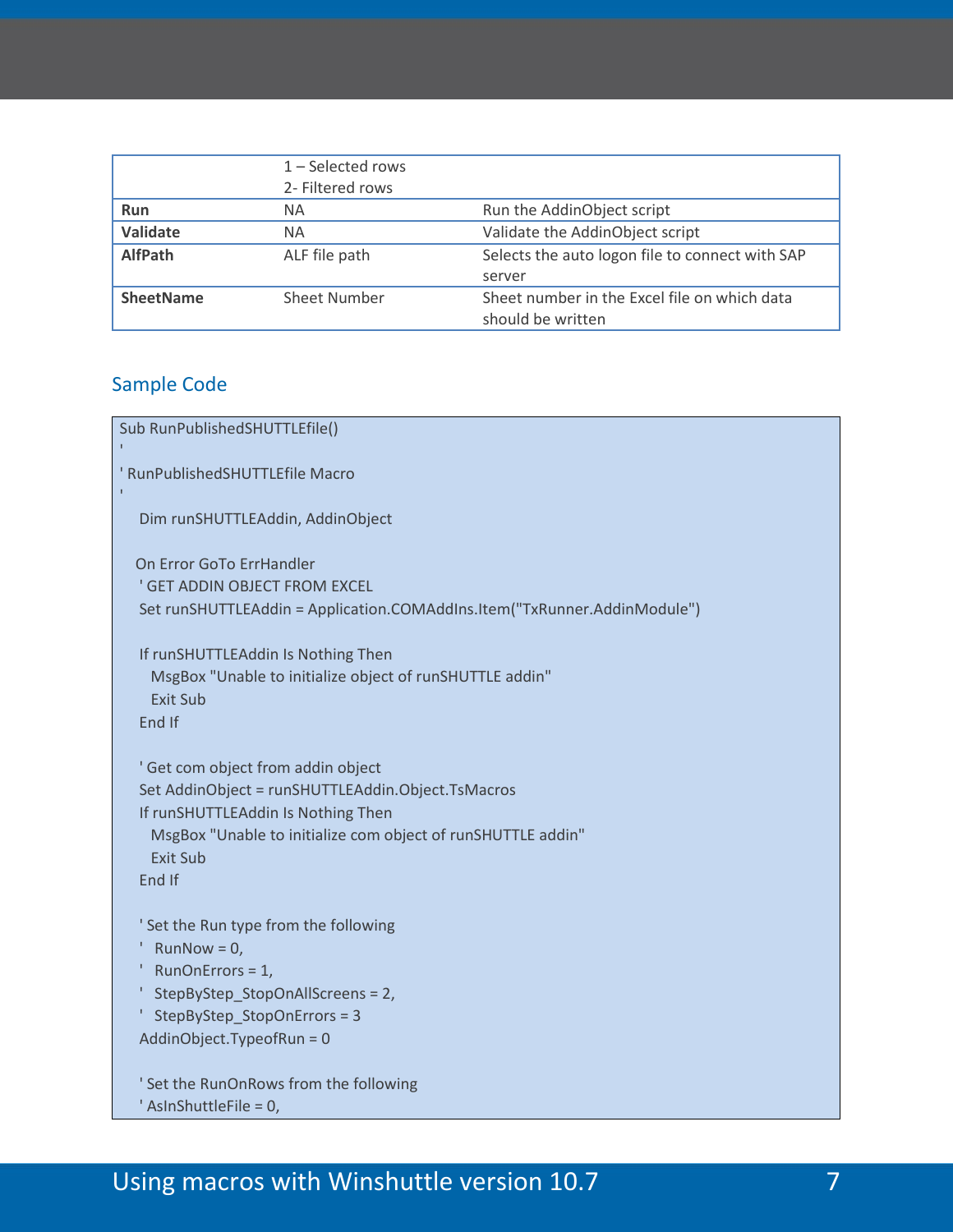$'$  Selected = 1, ' Filtered = 2 AddinObject.RunOnRows = 0

 ' Select the published file to Run AddinObject.PublishedShuttleFile = "TxR\_Test3"

AddinObject.StartRow = 2

AddinObject.EndRow = 15

AddinObject.LogColumn = "E"

AddinObject.SheetName = "Sheet1"

AddinObject.AlfPath = "C:\Users\amitb\Documents\WinShuttle\TRANSACTION\Alf\WE6800.ALF"

' Call the Run Function to start uploading data AddinObject.Run Exit Sub

<span id="page-7-0"></span>ErrHandler: MsgBox Err.Description End Sub